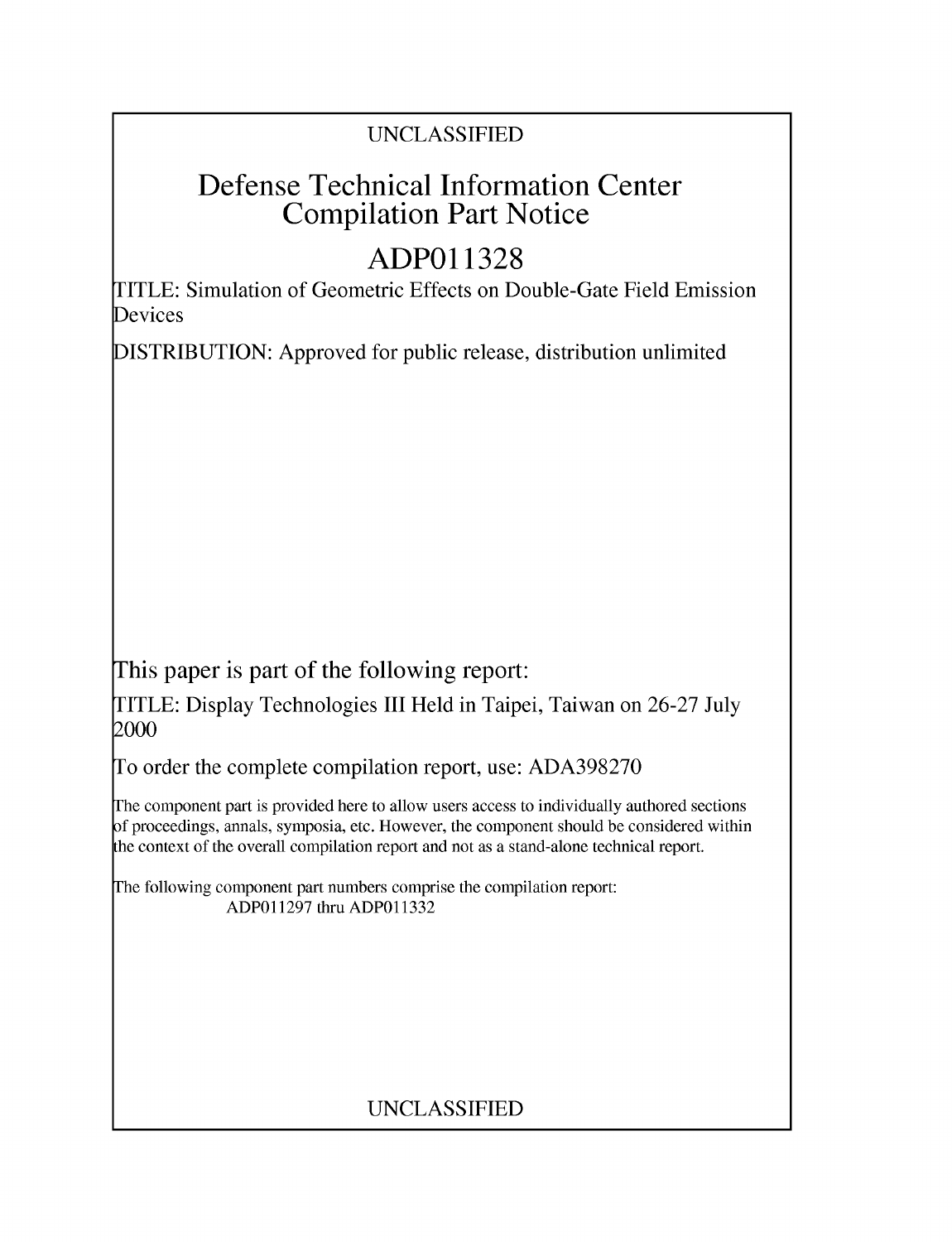### Simulation of Geometric Effects on Double-Gate Field Emission Devices

Ching-Wu Wang, Chih-Liang Chen **a)** Yuan-Hsiu Yang and Tsung-Yu Yang Department of Electronic Engineering I-Shou University Ta-Hsu Hsiang, Kaohsiung County, Taiwan, R.O.C.

#### ABSTRACT

We report a study of the circular-shaped and rectangular-shaped focus-gate Field Emission Devices (FED) structure. In this work, we have developed a simulator of FED based on the Finite Difference Method (FDM). The major element of this simulator is a modified Fowler-Nordheim (F-N) field emission model. We evaluate the performances of the circular-shaped and rectangular-shaped focus-gate FED structures by using this simulator. Results reveal that the circular-shaped focus-gate FED structure has more collector current. Also, the focusing characteristics of electron beam are improved.

Keywords: circular-shaped, rectangular-shaped, focus-gate, Field Emission Devices, simulator, Finite Difference Method, Finite Difference Method, Fowler-Nordheim, electron beam

#### 1. **INTRODUCTION**

Field Emission Devices (FED) have many potential applications in Flat Panel Display (FPD)<sup>1-3</sup>. Field emission displays are increasingly becoming one of the significantly emerging candidates for the next generation technology of display due to lightweight, small volume, wide view-angle and low power. They are highly predicted to be commercially available in the near future. Nonetheless, there are many drawbacks of the FED, such as the phosphor power of exceptional materials, small collector current and low brightness. Many investigators have tried to improve these defects.

To improve the collector current and beam-focusing characteristics of FED and to obtain an optimized device io improve the collector current and beam-locusing characteristics of FED and to obtain an optimized device<br>structure, many investigators simulated the performances of FED<sup>4</sup>. Most investigators used Finite Element Method and Fowler-Nordheim (F-N) field emission model to simulate FED. However, the FEM consumes computation time of CPU. Therefore, we utilized Finite Difference Method (FDM) to compute the current-voltage relationships to accelerate computation time of CPU than FEM. Besides, the major elements of our simulator are a modified Fowler-Nordheim field emission model, electron-trajectory simulation in vacuum space (considering space charge effects) and the characteristic simulation of electrical performances. The procedure steps of the FED simulation include: (1) solving the two-dimensional Poisson equation, (2) calculation of the emitter-tips electric field (3) obtain the current density<sup>68</sup> by using the remarkable Fowler-Nordheim (F-N) tunneling formula. In addition, space charge effect<sup>9-11</sup> and emitter heating effect<sup>12</sup> have been considered in the simulation.

In this work, simulated electrical performances based on the geometric effects of different focus-gate structures have been systematically investigated. In addition, we will evaluate the performances of the circular-shaped and rectangular-shaped focus-gate FED structures by using this simulator. Finally, we will show the results of collector current and electron beam in vacuum space.

<sup>\*</sup> Correspondence: E-mail: cwwangaisu.edu.tw; Telephone: 886-7-6577711 ext. 6668; Fax: 886-7-6577056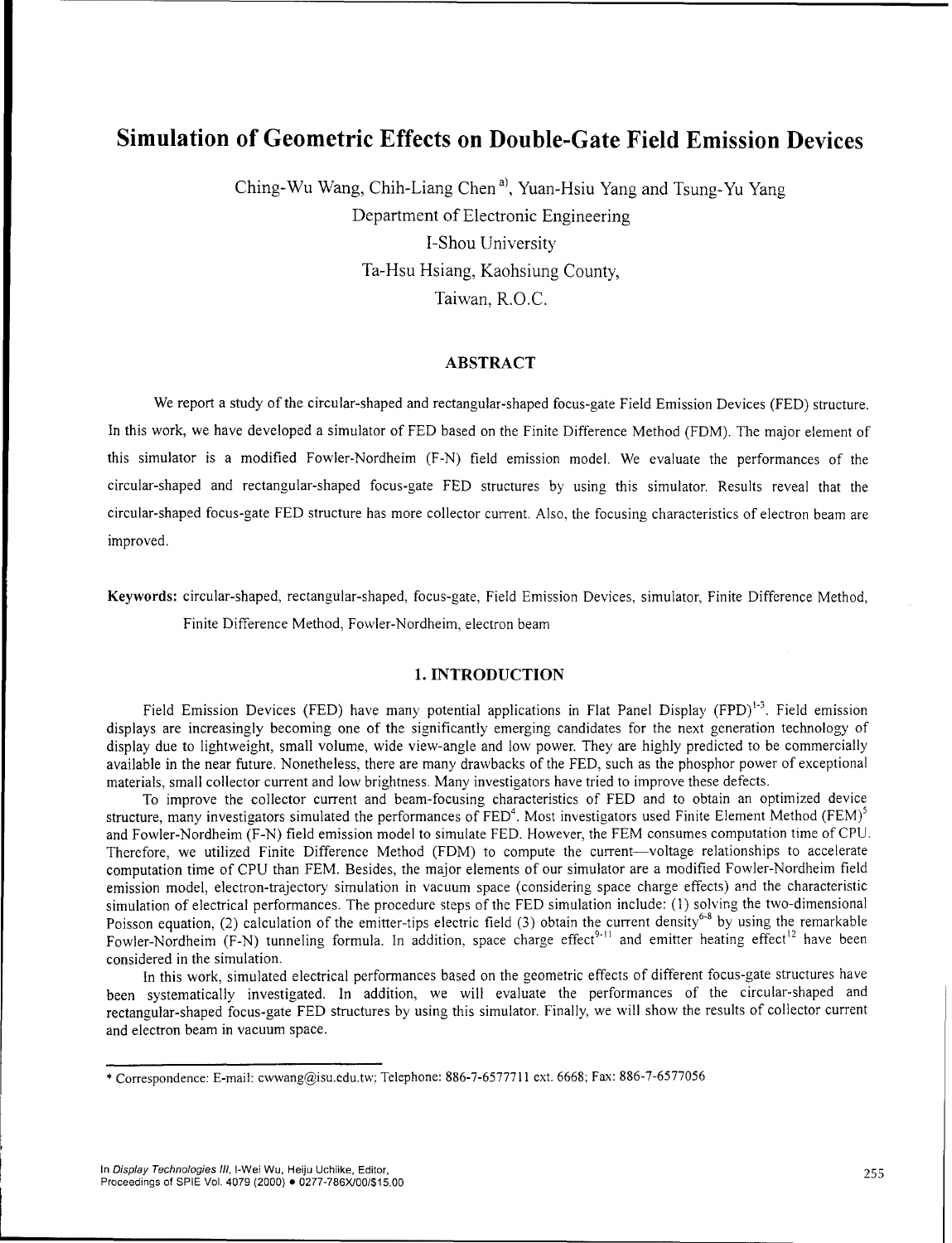#### 2. **NUMERICAL** MODEL **AND** SIMULATION **METHODS**

When an external electric field is applied to the surface of a metal, the potential barrier is lowered due to the Schottky effect. If the electric field exceeds the order of  $1 \times 10^7$  V/cm, field emission takes place.

A Fowler-Nordheim emission module was developed to model electron field emission from the surface. Emitted current density is determined from the Fowler-Nordheim equation, which has been expressed as:

$$
J = \frac{AE^2}{\phi \cdot t^2} \exp\left(-\frac{B \cdot v(y) \cdot \phi^{3/2}}{E}\right)
$$
 Eq. (1)

where  $A = 1.5414 \times 10^{-6}$ ,  $E =$  the normal component of the electric field at the emitter surface,  $\phi =$  work function of the emitter, taken as 4.35eV for Mo,  $B = 6.8308 \times 10^9$ ,  $t^2 \approx 1.1$ , an approximation, and  $v(y) = 0.95 - y^2$  with  $y = 3.79 \times 10^{-5} \times E^{12}$  in SI unit. Initially, the Green's function solutions of the Laplace equation are computed for the given geometry. The electric field along the emitter surface was determined by superposition of the contribution from each conductor.

After the emission current is evaluated, we perform the electron trajectory simulation. The reason is this simulation paves the way for the determination of the electron density distribution in vacuum.

Electron trajectory simulation is in the following. First, no scattering event occurs during the electron transport in vacuum. Second, the non-diversity property of electron motion in space is suggested. The electron distribution function drops rapidly with an increase of the transverse-part of electron energy if the longitudinal-part of electron energy is kept the same due to the Fermi-Dirac statistics. Only a small portion of the tunneling electrons has an extra velocity component in the transverse direction. So, the assumption of the non-diversity effect of the electron tunneling through the barrier can easily be justified. Eventually, the magnetic effect is neglected.

From the classical Newtonian mechanics, the equation for the motion of electrons in the vacuum region can be expressed as:

$$
\frac{d\vec{r}}{dt} = \vec{v}
$$
 Eq. (2)  

$$
m\frac{d\vec{v}}{dt} = e\nabla V
$$
 Eq. (3)

where  $\vec{r}$  and  $\vec{v}$  are the position and the velocity of the electron, respectively, t are the time, e and m are the electron charge and mass, respectively.

The initial conditions imposed on this assumption are:

$$
\overline{r(0)} = \frac{\int_{E_f}^{b} [r_o(W_i) N(W_i) T(W_i)] dW_i}{\int_{E_f}^{b} [N(W_i) T(W_i)] dW_i} \hat{n}
$$
 Eq. (4)  

$$
\overline{v(0)} = \overline{0}
$$
 Eq. (5)

where  $r_a(W_i)$  is the tunneling distance of electron with the longitudinal-part of electron energy equal to  $W_i$  and *n* represents the unit vector which is normal to the emitter surface at that emission site. In addition, two kinds of boundary conditions, i.e., gate and collector, are employed. The total emitter-to-electrode current is computed by summing up all the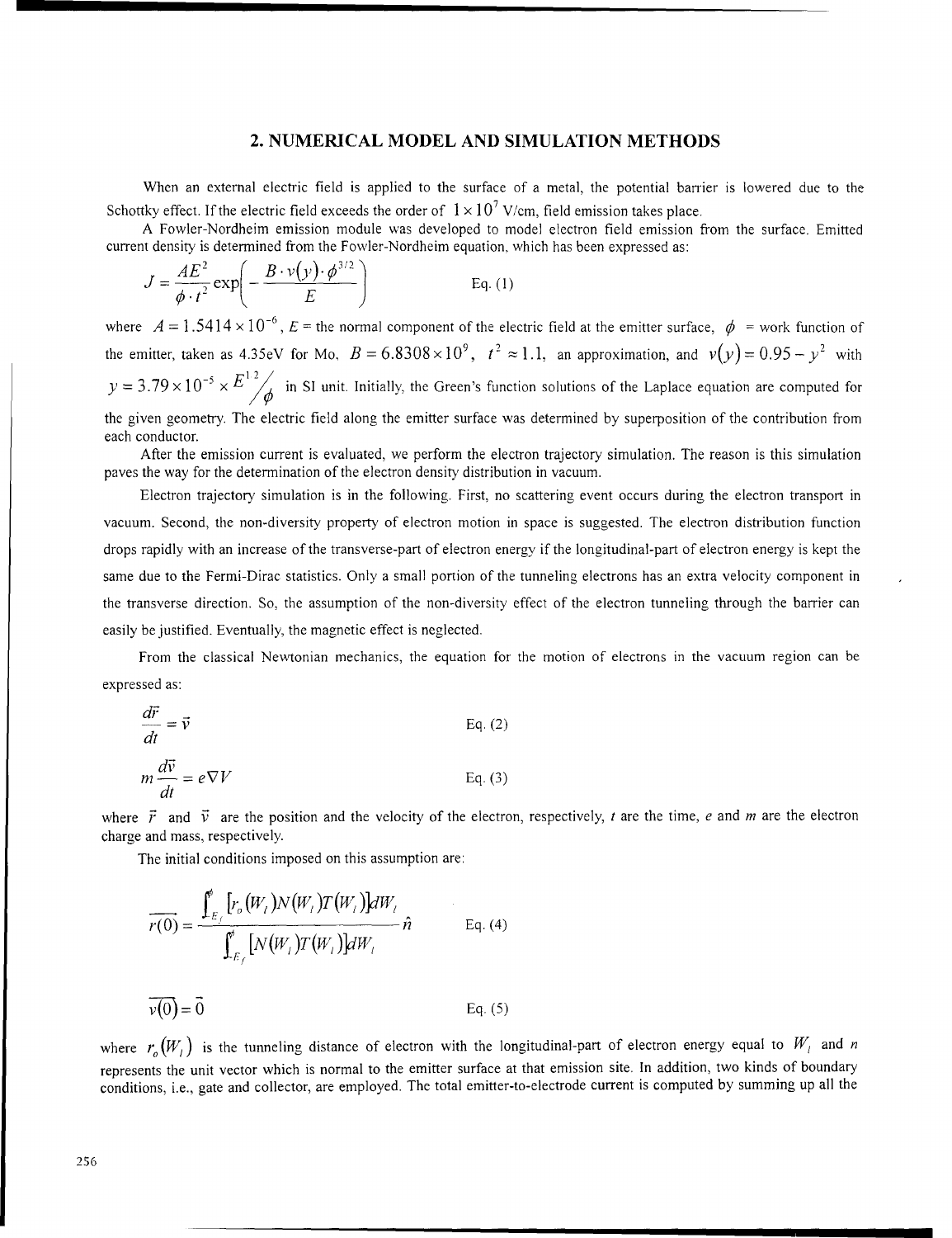current elements, which are absorbed by the electrode. If the electrons arrive at a dielectric or vacuum boundary, the reflective boundary condition is applied for the same reason as we used in solving the 3D Poisson equation. Eq. (4) and Eq. (5) are then decomposed into six first order differential equation in the 3D Cartesian coordinate system. With the initial and boundary conditions, the fourth order Runge-Kutta method is applied to solve these six equations simultaneously. The position  $\overrightarrow{r}$  and the velocity  $\overrightarrow{v}$  of the emitted electrons can be easily obtained.

#### **3. SIMULATION RESULTS AND DISCUSSION**

The FED structures which includes a pyramid-like emitter, a control-gate electrode, an additional gate electrode (we call focus-gate), and a collector electrode is shown in Fig. 1. The control-gate controls the major current of tip emission<sup>16</sup>. Furthermore, the focus-gate is needed for focusing and accelerating emitted electrons.

We evaluated the performances of various focus-fate FED structures by using our simulator. Then, we will gain a physical insight into these devices by way of a series of analysis. Firstly, we discuss the results of current-voltage characteristic curves of the circular-shaped and rectangular-shaped focus-gate FED structure. Secondly, we will compare their electron trajectories. The effects of the focus-gate structure will be studied systematically. Finally, the dependence of collector current of the aperture of focus-gate will be investigated.

Fig. 2 shows the Current-Voltage characteristics curve of the circular-shaped and rectangular-shaped focus-gate FED structure. The collector and control-gate voltage are 1000V and 100V, respectively. As shown, the collector current of the circular-shaped focus-gate FED structure is larger than the rectangular-shaped focus-gate FED structure. Also, raising focus-gate bias of both FED structure can increase more collector current.

Fig. 3 (a)-(b) show the electron-trajectory simulation of different focus-gate structures. The applied biases of collector, control-gate and focus-gate are 1000V, 100V, and 1OV, respectively. According to the simulation results of electron trajectory, we took advantage of circular-shaped focus-gate to control the electron trajectory of emitter, because it can significantly improve the focusing characteristics of electron beam.

Final, the dependence of collector current on the aperture of the circular-shaped and rectangular-shaped focus-gate FED structure is shown in Fig. 4. The biases of the control-gate, focus-gate and collector are 100V, 1OV and 1000V respectively. The collector-electrode current increases with the aperture. Also, the collector current of the circular-shaped focus-gate FED structure is larger than that of the rectangular-shaped one,

#### 4. **CONCLUSIONS**

We have applied our simulator to study the electrical performances of the circular-shaped and rectangular-shaped focus-gate FED structures. The dependence of the focus-gate characteristics of FED structures was investigated extensively. Results of the circular-shaped focus-gate FED structure are able to emit larger collector current than the rectangular-shaped one. By using circular-shaped focus-gate FED structure, the focusing characteristics of electron beam can be significantly improved.

#### **ACKNOWLEDGMENT**

Two of the authors (Ching-Wu Wang and Chih-Liang Chen) wish to thank National Science Council (NSC) in Taiwan for receipt of financial assistance (contract number: NSC89-2213-E-214-033) to undertake this work.

#### **REFERENCES**

- **I.** Charles A. Spindt, Christopher E. Holland, Ivor Brodie, John B. Mooney, and Eugene R. Westerberg, IEEE Trans. Electron Devices, **36,** no. 1, pp. 225, 1989.
- 2. Boris Georfinkel and Jong Min Kim, J. Van. Sci. Technol. B, 15, no. 2, pp. 254, 1997.
- 3. Chi-Chang Wang, Jiin-Chuan, Chin-Ming Huang, IVMC'96, pp. 557, 1996.
- 4. Xieqing Zhu and Eric Munro, J. Van. Sci. Technol. B, 7, no 6, pp. 1862, 1989.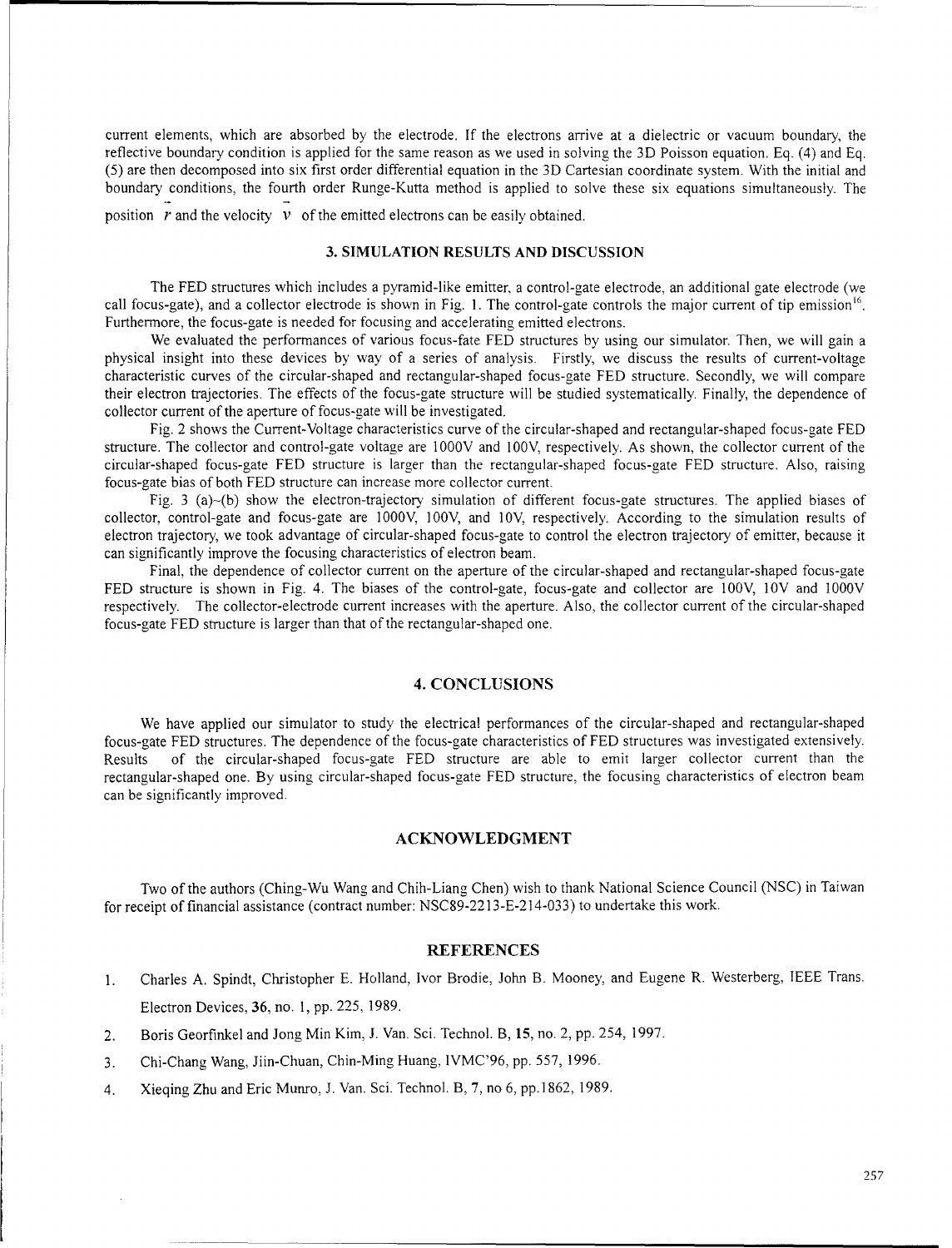- 5. A. Khursheed and A. R. Dinnis, High zccuracy, J. Van. Sci. Technol. B, 7(6), pp.!882, 1989.
- 6. Forbes, R.G., J. Van. Sci. Technol. B, 17, no. 2, pp.534, 1999.
- 7. Forbes, R.G., J. Van. Sci. Technol. B, 17, no 2, pp.526, 1999
- 8. Ashihara, K. Nakane, H. and Adachi, H., "Experimental confirmation of the Fowler Nordheim plot at several micro-meters emitter to anode distance", IVMC'95, pp. 93, 1995.
- 9. Zheng Chi and Linsu Tong, IEEE Trans. Electronic Devices, 40(2), pp. 448, 1993.
- 10. Nagaitsev, S. Ellison, T. Ball, M. Derenchuk, V. East, G.; Ellison, M. Hamilton, and B; Schwandt, P., Proceedings of Particle Accelerator Conference, 5, pp. 2937. 1995.
- 11. Tron, A. and Merinov, Proceedings of Particle Accelerator Conference, 2, pp. 2247, 1998.
- 12. Hao Ming, Tian Lilin and Yu Zhiping. Solid-State and Integrated Circuit Technology, pp. 472, 1998.
- 13. Richard True, in IEDM Tech. Dig., pp 379, 1992.
- 14. Richard M. Mobley and Jack E. Boers, IEEE Trans. Electron Devices, **38(10),** pp. 2383, **1991.**
- 15. Chen Wang, Baoping Wang, Hongwei Zhao, Johnny K. **0.** Sin and M. C. Poon, J. Van. Sci. Technol. B, 15(2), pp.394, 1997.
- 16. Chih-Wen Lu and Chung Len Lee, IEEE Trans. Electron Devices, 45(10), pp. 2238, 1998.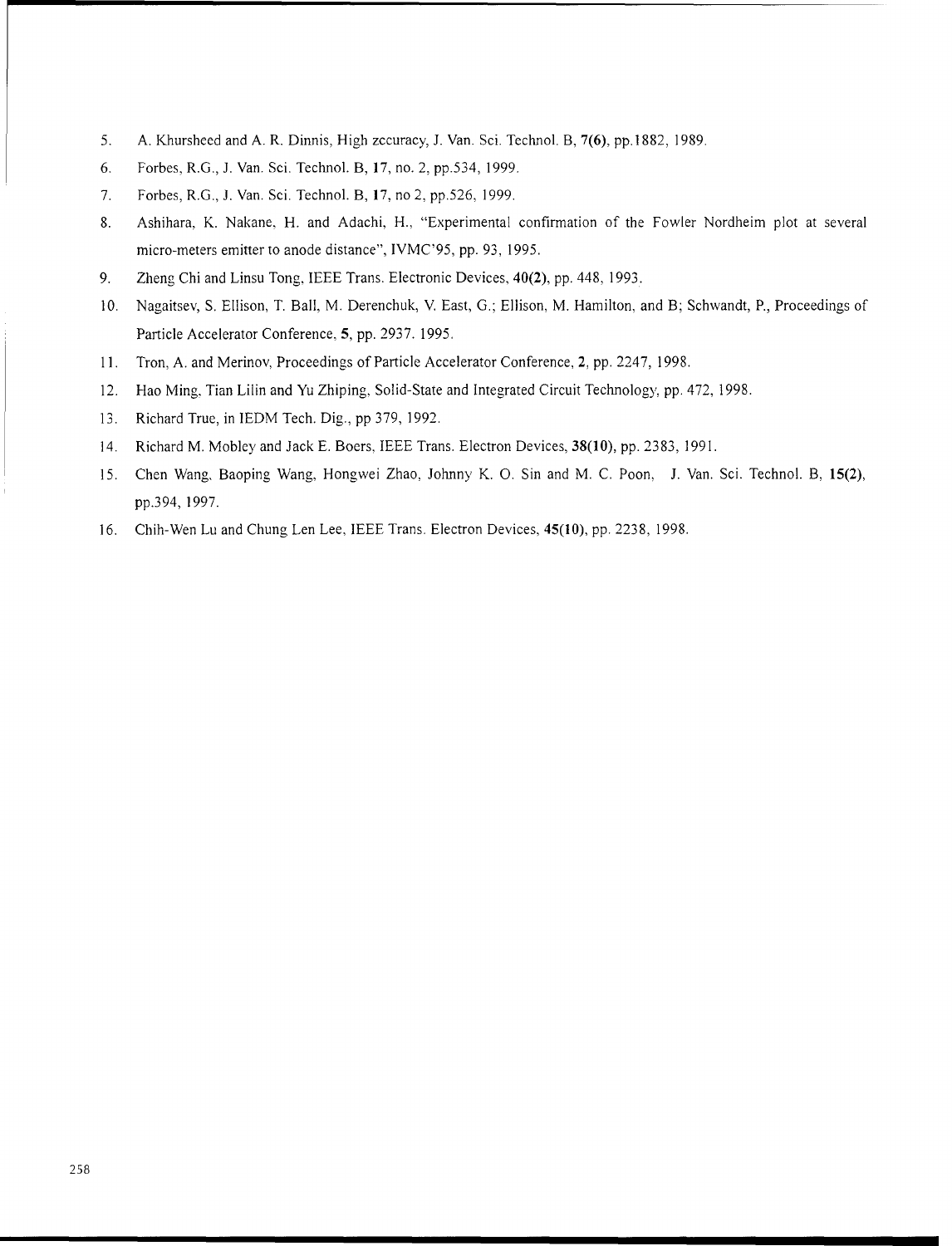

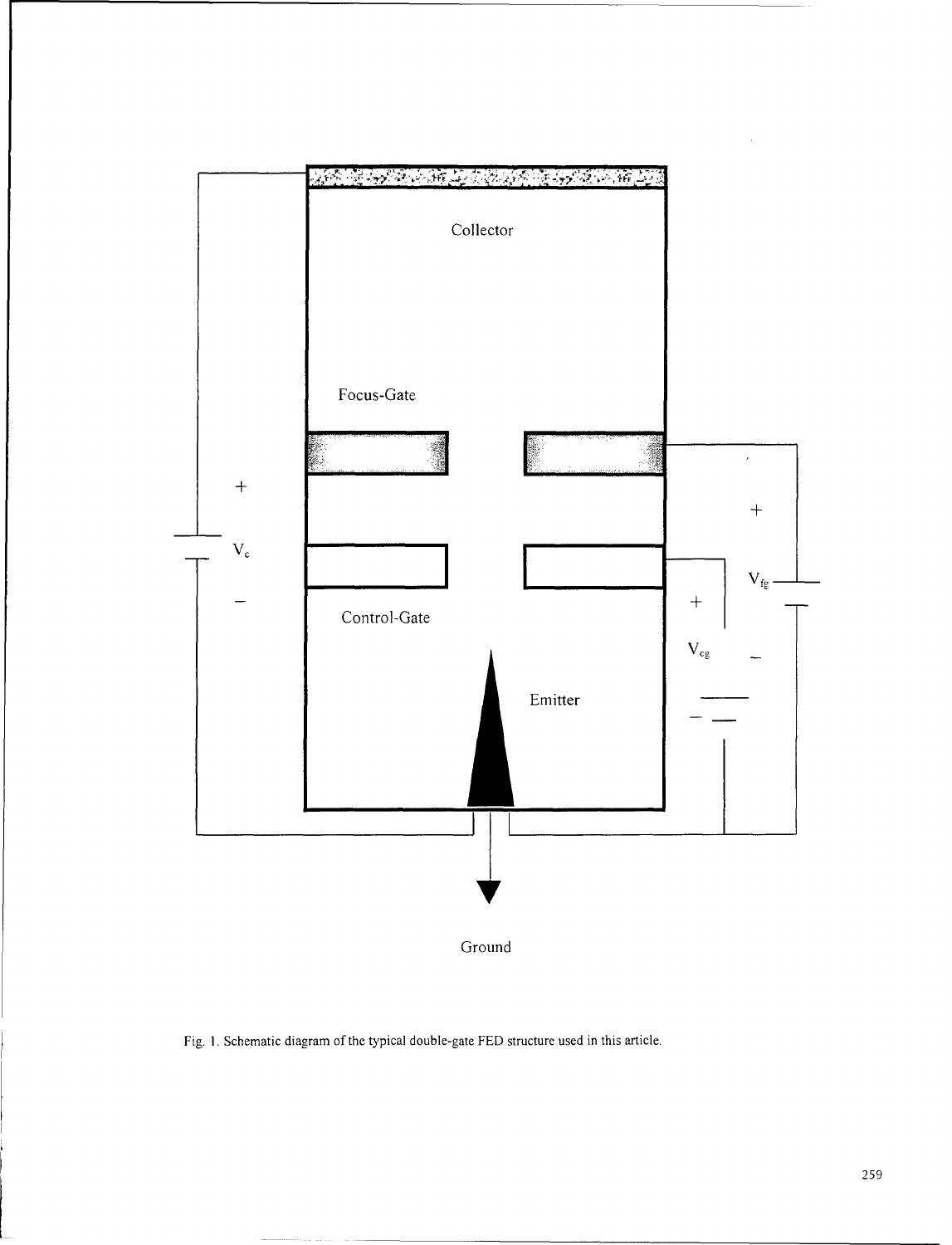

Fig. 2. The collector currents of the circular-shaped and rectangular-shaped focus-gate FED structures with different focus-gate bias. Where, the identical applied biases are  $V_{cg}$ =100V and  $V_c$ =1000V.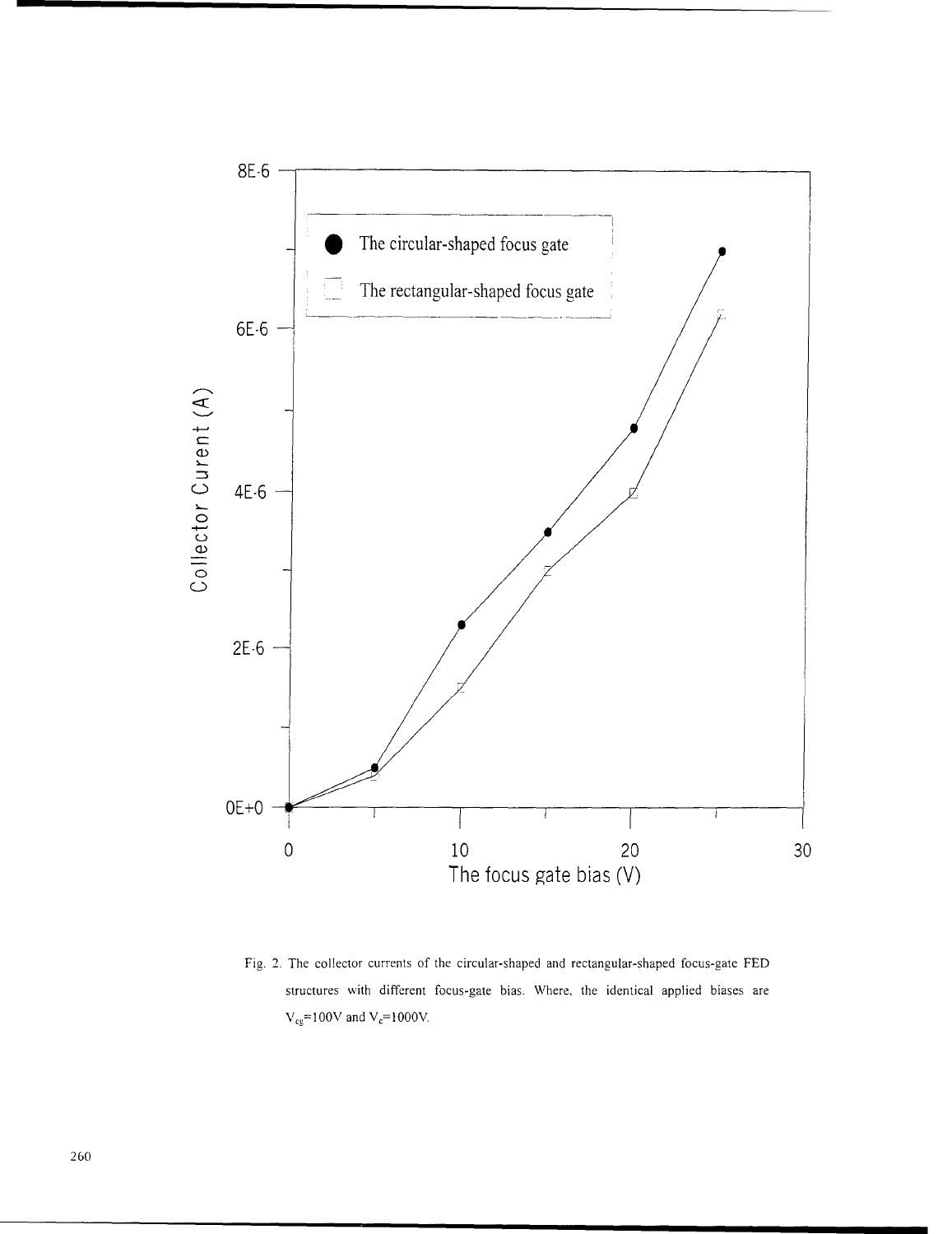

Fig. 3. (a) The simulated electron-trajectory results of the circular-shaped focus- gate of double-gate FED structure. Where, the applied biases are  $V_{cg}$ =100V,  $V_{fg}$ =30V, and  $V_c$ =1000V.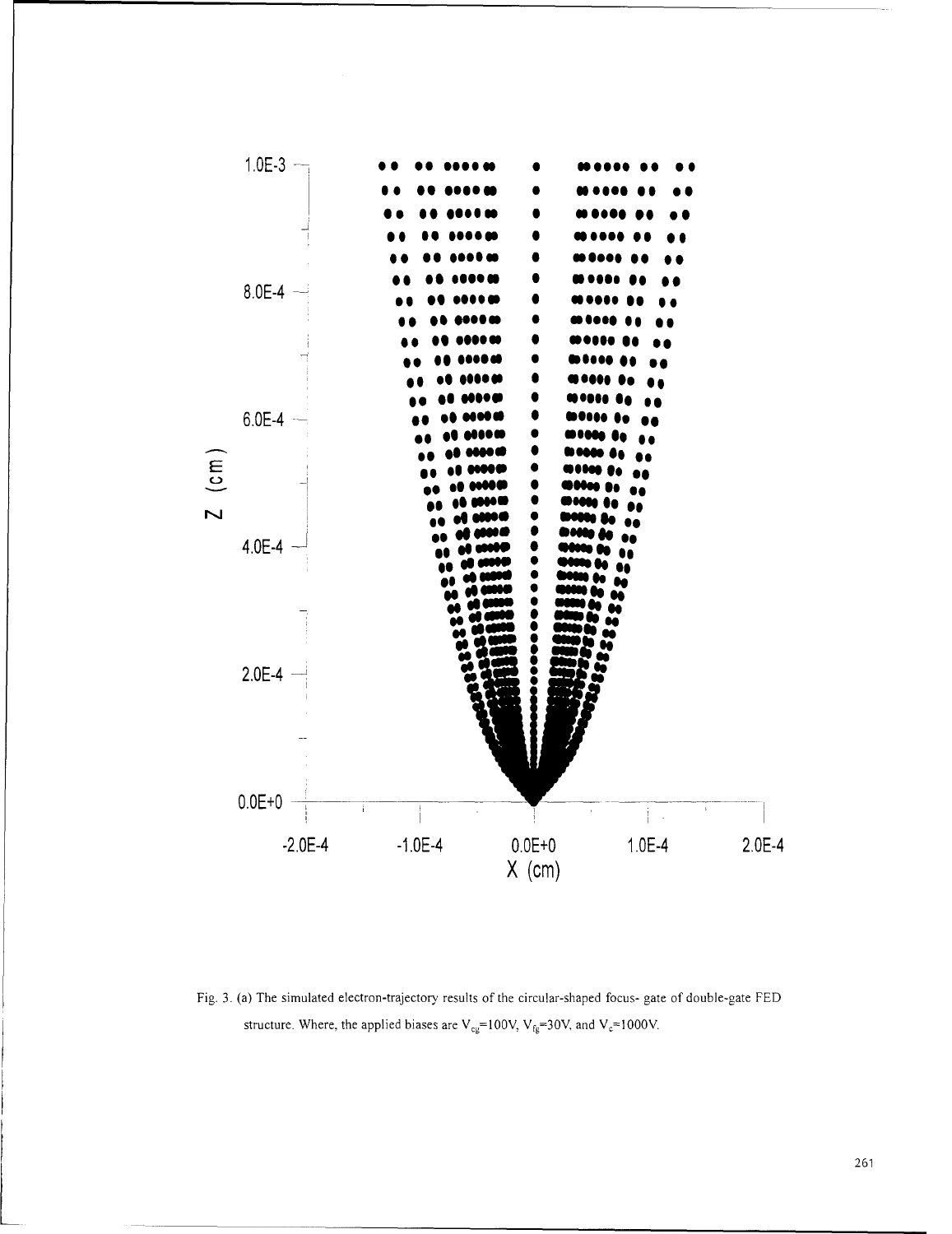

Fig. 3. (b) The simulated electron-trajectory results of the rectangular-shaped focus-gate of double-gate FED structure. Where, the applied biases are  $V_{cg}$ =100V,  $V_{fg}$ =30V, and  $V_c$ =1000V.